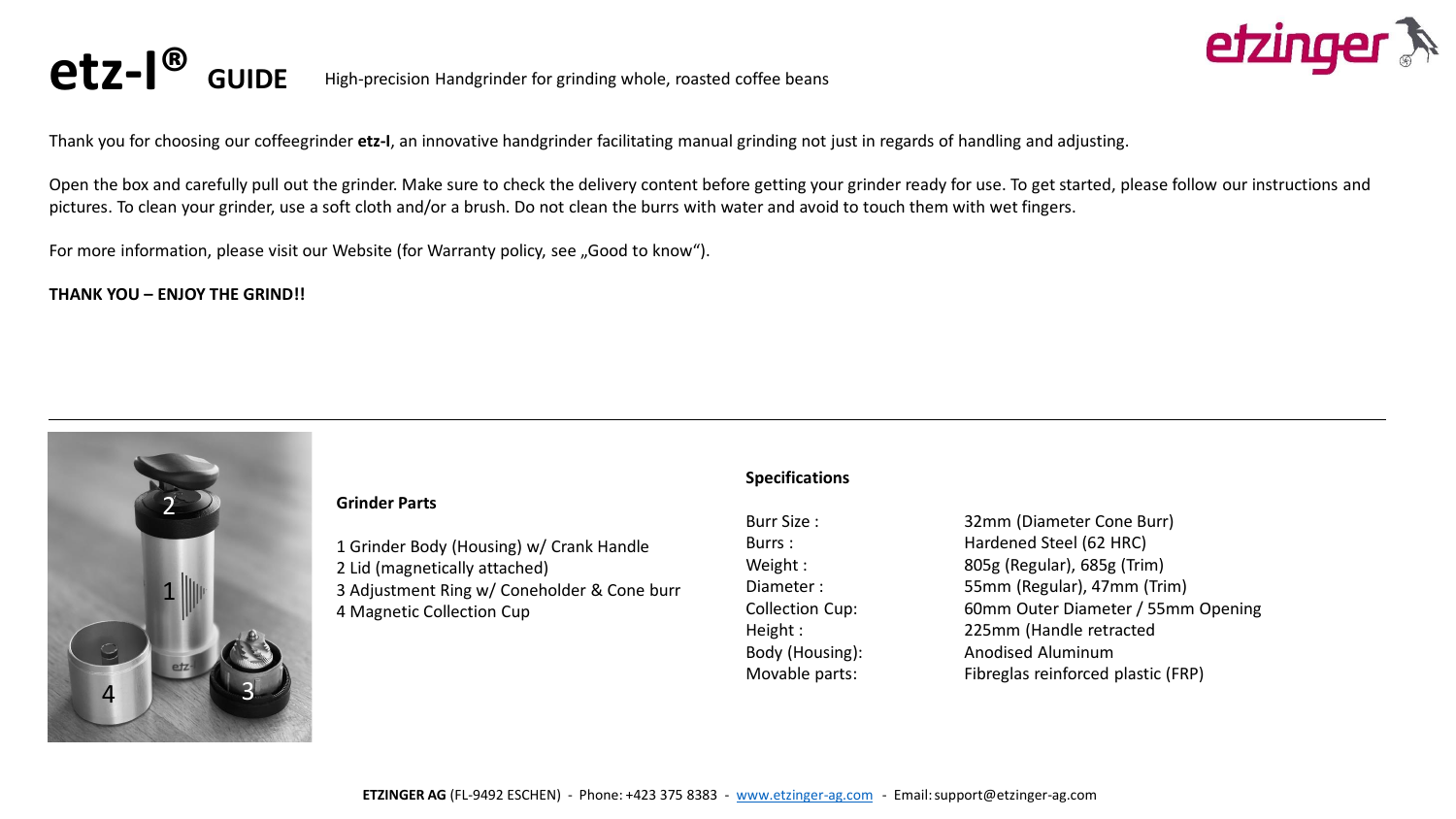# **GET STARTED etz-I®**











## **CRANK ADJUSTMENT GRINDING CLEANING**

To fill in beans, press down lid (Fig. 4 and 5) and remove it. Add beans (Fig. 6, around 30g), position lid and move slightly until snapped into place.

To grind, please turn crank handle counterclockwise (=CCW, see Fig. 3).

Beware of Catch-up being magnetically attached.

Ergonomic handle to be held with 3 fingers (beware of indentation for thumb, index finger and middle finger).





Turn the black ring (=Adjustment Ring, Fig. 2) to the left (marking to be in line with arrow, Fig. 6). Pull down and out (if tight, please follow instructions on next page).

Clean coneholder and burrs with a brush, then reassemble in reverse order before moving black ring to the right / back to the stepped part or your initial setting.

Please also make sure to read the more detailed instructions on the next page.

### **ATTENTION /** *ACHTUNG*

No grinding within the DO NOT GRIND-section (Fig. 6). Turning the Adjustment beyond this section, will separate Grinder Housing from Adjustment Ring.

Pull out crank handle (Fig. 1) in vertical direction. Press it down horizontally (Fig. 3) until snapped into place.

### The Adjustment (Fig. 2) consists of 88 slightly stepped increments (à 0.02mm), marked 1-

23.

To adjust grind setting, move the black ring between COARSE (Setting 23) and FINE (Setting 1) accordingly (beware of marking line).

#### **Recommended settings**

| Espresso:           | $3 - 7$  |
|---------------------|----------|
| Filter:             | $9 - 13$ |
| Point of Reference: |          |

### **ETZINGER AG**

Wirtschaftspark 44 FL-9492 ESCHEN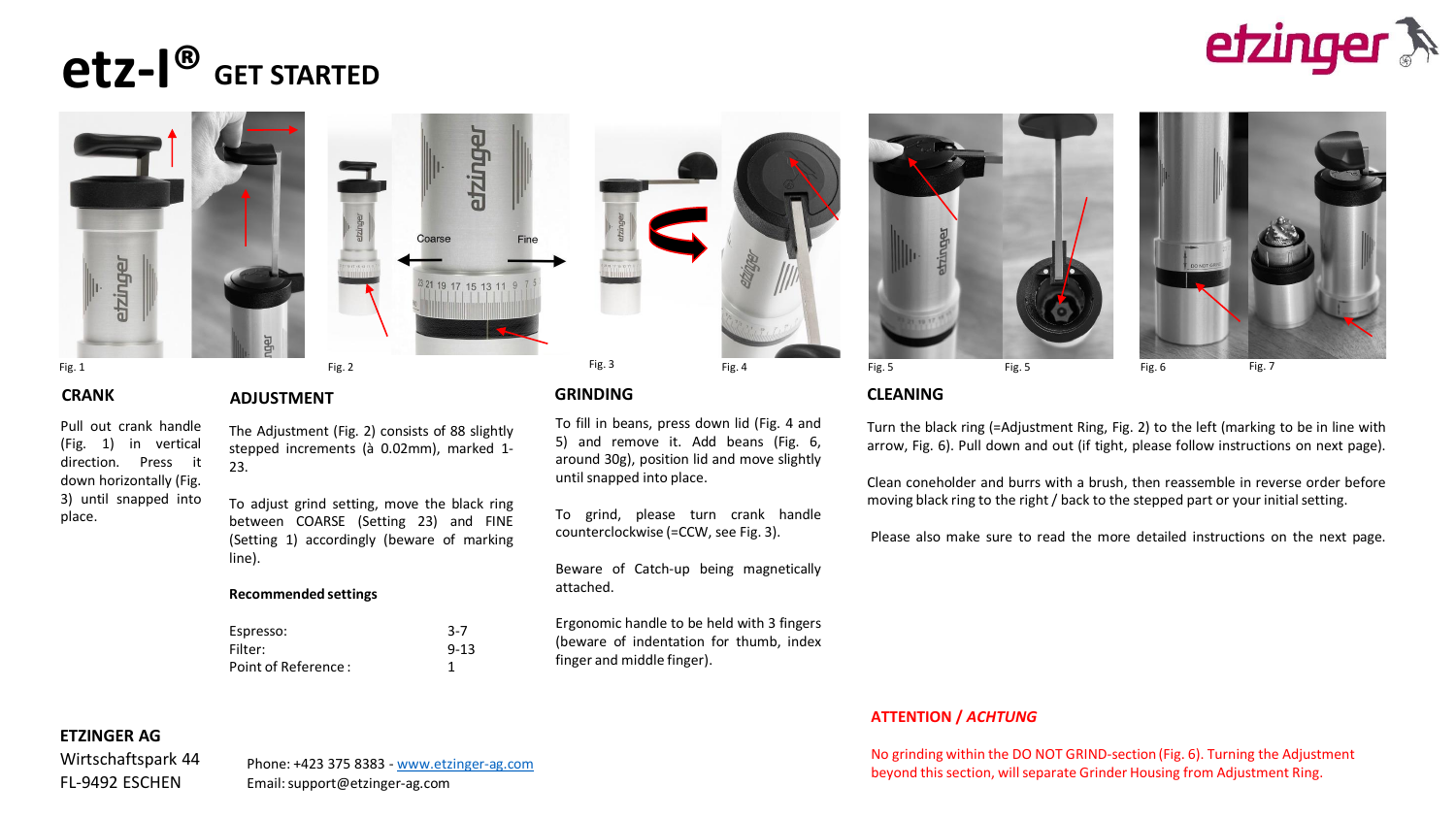## **Disassembly and cleaning etz-I®**





- 1. Remove magnetically attached Collection Cup by gently pulling it down, turn it around
- 2. Bottomside of Collection Cup may now be used as tool
- 3. Fit bottomside of Collection Cup into Adjustment Ring and make sure for it to engage
- 4. Once engaged, slightly move Collection Cup back and forth to release remains of coffee powder from within
- 5. Turn Collection Cup with Adjustment Ring to the left (versus COARSE). Make sure for marking to be in line with arrow before pulling Adjustment Ring off
- 6. Clean coneholder and cone burr with a brush. Brush out ring burr affixed to the grinder body
- 7. Reposition Adjustment with coneholder and cone burr at indicated arrow (make sure for 3 arrow and marking to be aligned). Groove must engage properly before you can press up Adjustment Ring and move it to the right, back to the stepped part or your initial setting



Phone: +423 375 8383 Website: [www.etzinger-ag.com](http://www.etzinger-ag.com/) Email: support@etzinger-ag.com